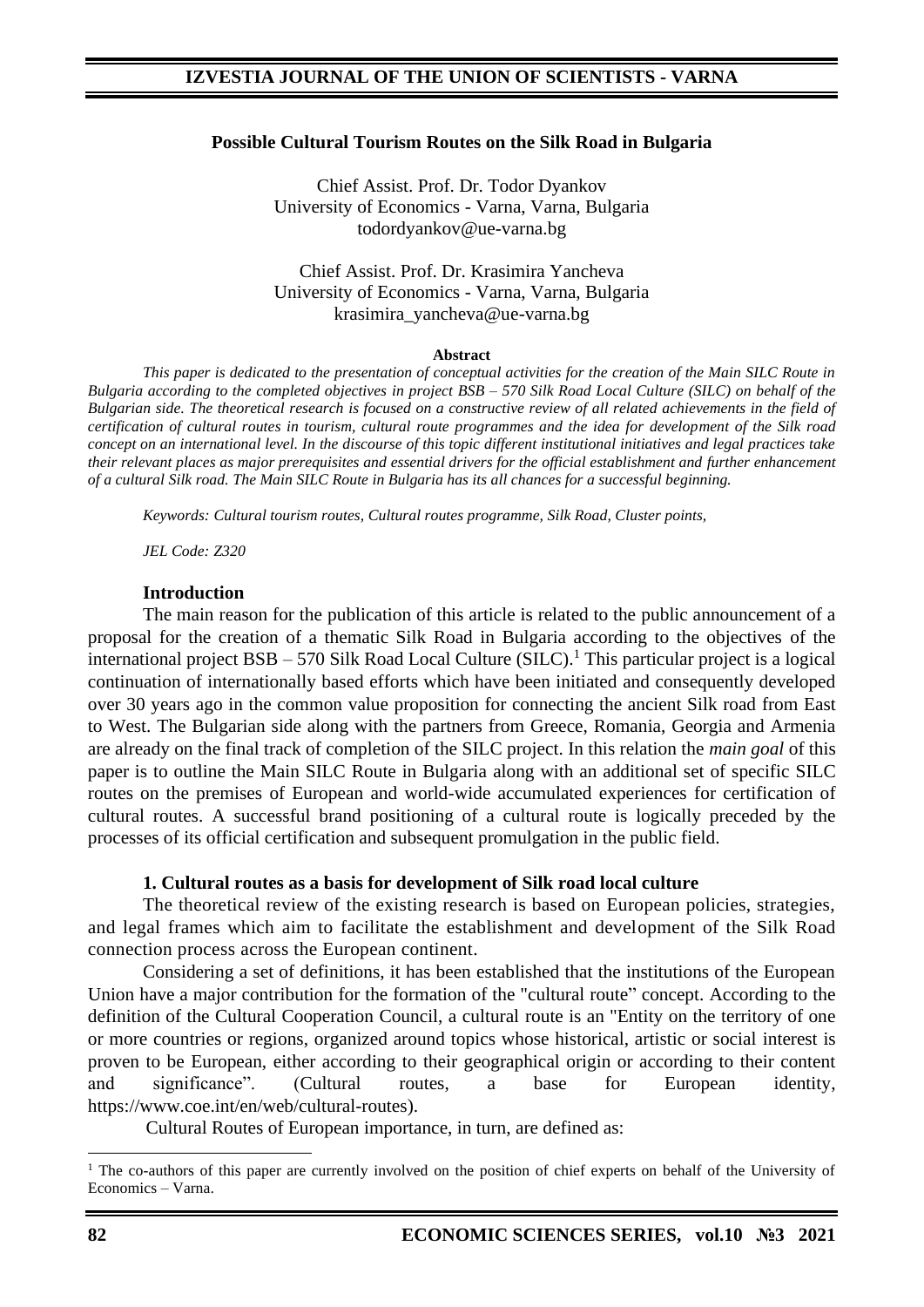- transnational (affecting several countries);
- transregional (cross-border or not);

regional (routes within a region, the interest to which regarding historical, artistic and social perspective goes beyond the borders of the region or the respective country).

According to the director of the European Institute for Cultural Routes "a cultural route is to be understood not only in the sense of physical pathways, but as a journey through space and time, demonstrating how heritage and cultures of different and distant regions of Europe contribute to a shared cultural heritage" (Culture and Cultural Heritage, https://www.vaticannews.va). In this relation European Cultural Routes are based on a number of shared values that enhance sensitivity to European cultural identity and European citizenship. They trace the history of influences, exchanges and developments that have shaped European cultures. Routes are a tool to preserve and emphasize cultural and natural heritage, as well as to improve the quality of life.

In addition to the European institutions, organizations such as ICOMOS (International Council on Monuments and Sites) are also actively involved in the topic of cultural routes. In 2008, in Quebec the "International Charter for Cultural Routes" was adopted. It provides a definition for the concept and, along with that, identifies a specific classification. According to the definition, the cultural route represents "any route of communication, be it land, water, or some other type, which is physically delimited and is also characterized by having its own specific dynamic and historic functionality to serve a specific and well-determined purpose".

ICOMOS, in collaboration with the International Committee on Cultural Routes, emphasizes on the following key features of the term "cultural route" (Тhe ICOMOS charter on cultural routes, 2008):

- a traditional road representing a physically determined historical route
- corresponding to a specific historical function and purpose
- incorporating tangible and intangible cultural phenomena

- arising from, and at the same time reflecting, interactive human movements, as a result of a multidimensional, continuous and reciprocal exchange of goods, ideas, knowledge and values between people, countries, regions or continents over a considerable period of time

- having the need to be encouraged by the mutual enrichment of the affected cultures in the space and time that is reflected, both in tangible and intangible heritage

- integrating the historical relations and cultural values associated with its existence into a dynamic system

ICOMOS aims to promote international cooperation, the identification, study and improvement of cultural routes and their importance with respect to their basic qualities, integrity and synthesis. Equally important is their function, which is reflected in protection, maintenance and preservation of monuments, groups of buildings, archaeological sites, cultural landscapes and other sites connected through cultural values and historical links. Based on the activities of the aforementioned European institutions and international organizations, the Cultural Routes Program aims to encourage the realization of joint initiatives which interest the scientific community as well as elected representatives, executors of regional development projects, political individuals and the tourism business through the joint formation of European networks.

#### o **The Council of Europe's programme for Cultural Routes**

The idea of developing cultural routes is based on the growing collective attitude to Europe's most important cultural landmarks and their integration into civilizational exchange during leisure time. In response to this need, the European Institutions are looking at the opportunity to rediscover Europe's common cultural heritage through travel. In this context, all Member States are invocated to contribute to the creation and promotion of European cultural routes.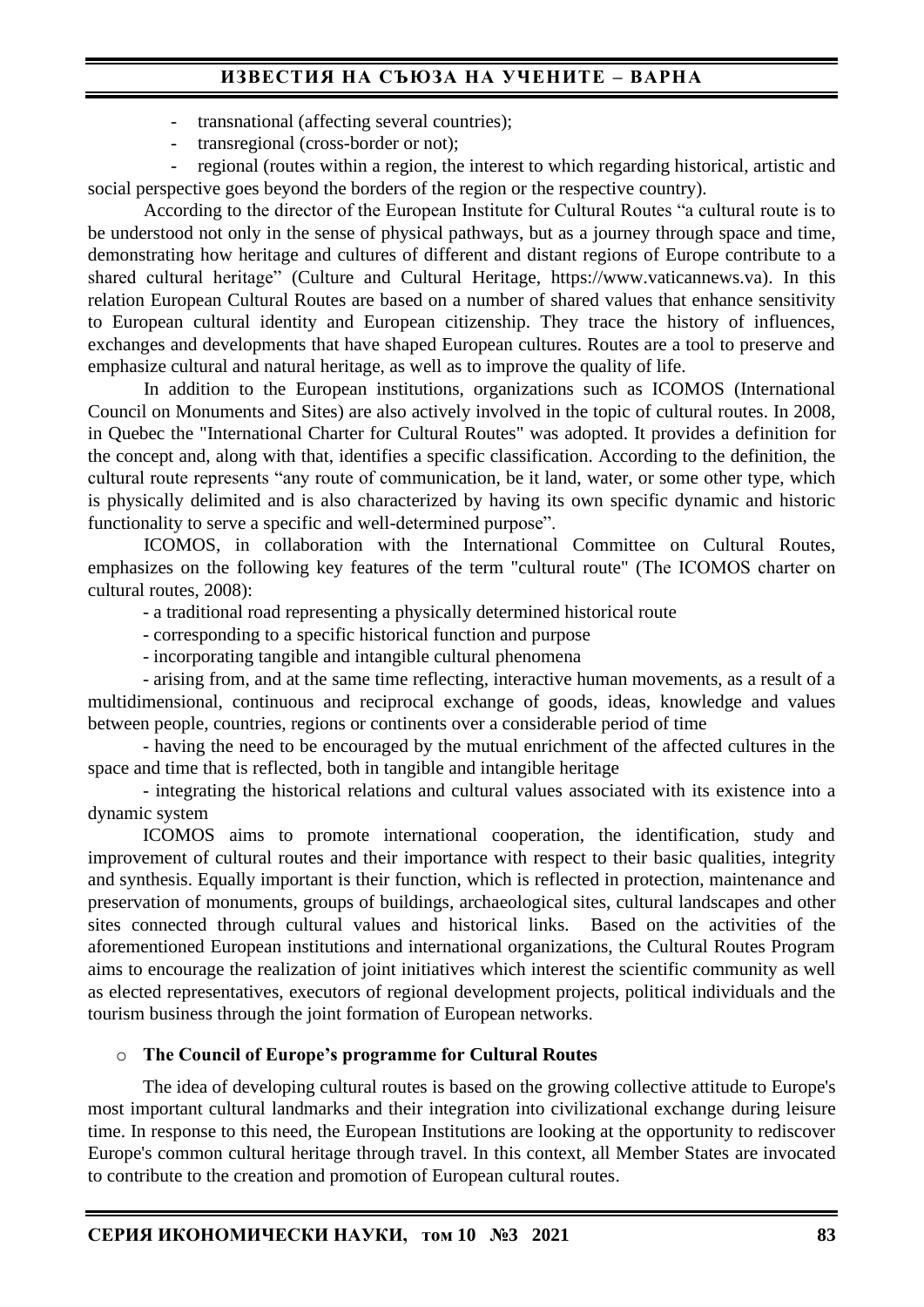The Council of Europe is the oldest European political organization uniting 47 countries and it's role in the field of heritage is to concentrate efforts to promote ethical and regulatory principles. The organization facilitates the exchange of information about policies and best practices and also engages civil society in these policies, providing residents with a sense of identity and belonging through the common European heritage.

The basis for the work of the Council of Europe in the fields of education, culture, heritage, sport and youth is the European Cultural Convention. A key objective of the Council of Europe in the field of cultural and natural heritage is to increase concern regarding the common European heritage and enhance cooperation for its preservation. To achieve this, the organization launches a variety of specialized programs which help cultural communities to discover and understand one another. At the same time, the programs include also opportunities for development. Southeastern European countries participate in these programs, developing cross-border cooperation networks and exchanging experience in the areas of protection, promotion, legislation and sustainable development of cultural and natural heritage. (Source of information: official site of the Council of Europe, https://www.coe.int/en/web/portal/home).

The Council of Europe's programme for Cultural Routes was launched in 1987 with the Declaration of Santiago de Compostela. The program is a framework for cooperation between the 47 countries that have ratified the European Cultural Convention; its rules are defined in Resolution 2007 (12).

Through its Cultural Routes Programme the Council of Europe imposes a model for cultural and tourism management. The certified routes are evaluated based on compliance with a number of criteria. Regular meetings, trainings and seminars are organized to enhance the initiation and exchange of common and innovative strategies for cultural and economic development, sustainable tourism and European civil society.

The Enlarged Partial Agreement on Cultural Routes of the Council of Europe /EPA/, dating back to 2010 continues the Council of Europe policy, defines the programme strategy and implements "Council of Europe Cultural Route" certification. In December 2013, the Committee of Ministers accepted the Resolution CM/Res (2013) 66, confirming the establishment of the EPA. The agreement is open to member states and non-member states of the Council of Europe. It is aimed towards providing political support to national, regional and local initiatives to promote culture and tourism. As of 2020, the EPA has 34 member states: Andorra (2012), Armenia (2015), Austria (2011), Azerbaijan (2011), Bulgaria (2011), Cyprus (2011), France (2011), Germany (2013), Greece (2011), Hungary (2013), Italy (2011), Lithuania (2012), Luxembourg (2011), Monaco (2013), Montenegro (2011), Norway (2011), Portugal (2011), Romania (2013), Russian Federation (2011), Serbia (2012), Slovakia (2014), Slovenia (2011), Spain (2011), Switzerland (2013), Bosnia and Herzegovina (2016); Georgia (2016); Croatia (2016); Finland (2018); Poland (2017); San Marino (2017); Turkey (2018); Latvia (2019); Vatican City (2018); Sweden (2020) (The European Institute of Cultural Routes (Luxembourg), https://www.coe.int/en/web/culturalroutes/epa-member-states). Based on the agreement between the Council of Europe and the Government of the Grand Duchy of Luxembourg since 1998, the European Institute of Cultural Routes (EICR), located in Neumünster Abbey in Luxembourg, is the technical agency for the implementation of the Council of Europe's Program for Cultural Routes. The Institute advises and evaluates the activities of the already certified cultural routes, supports certification of new routes, organizes trainings for cultural route managers and coordinates a university network in the field of culture and tourism.

Cultural routes preserve and highlight Europe's natural and cultural heritage as a factor for improving the environment and as a source of cultural, social and economic development. The routes promote the development of cultural tourism in its sustainable form.

The Cultural Routes of the Council of Europe are an invitation to travel and discover the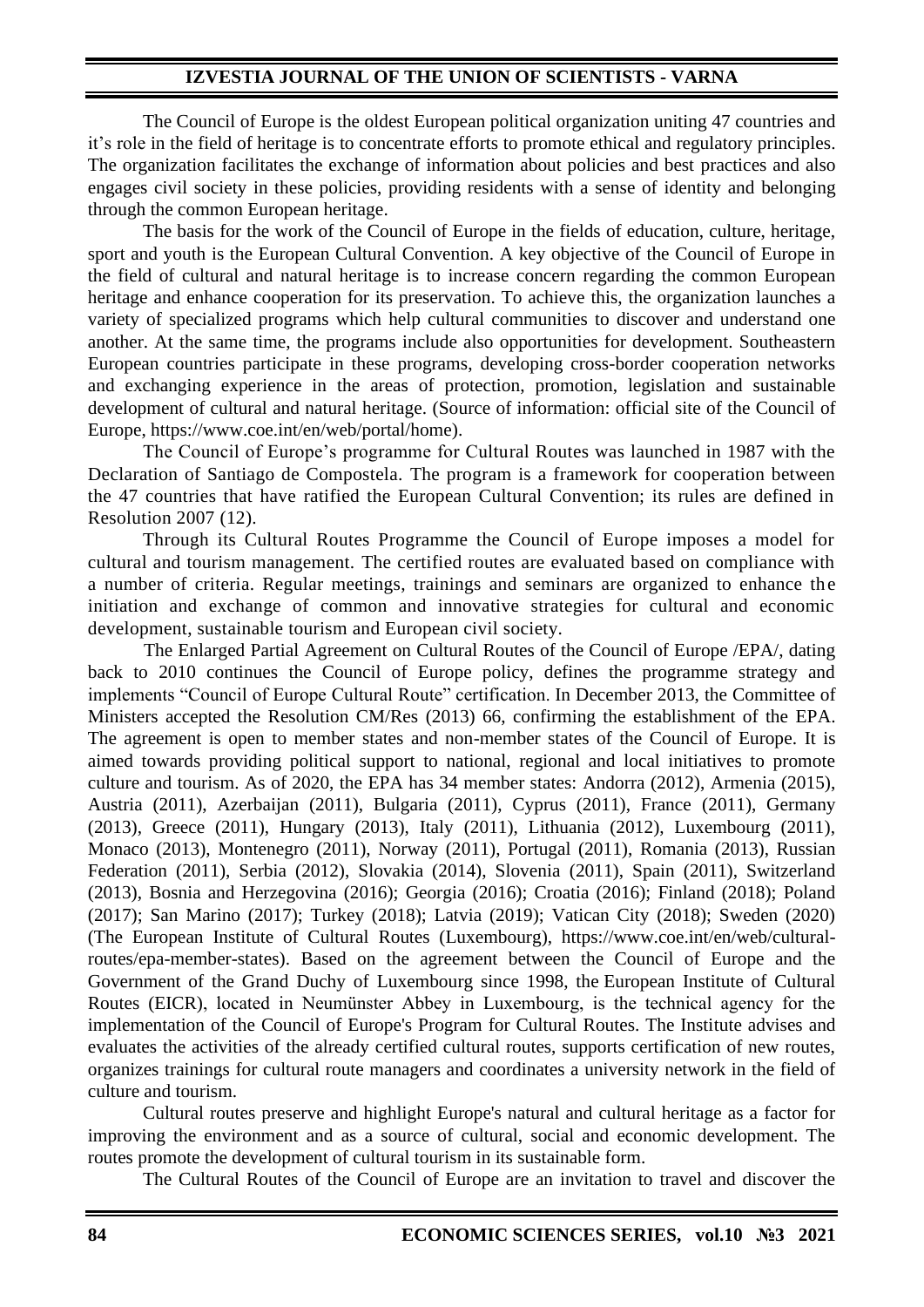rich and diverse heritage of Europe by bringing people and places together in networks of shared history and heritage. They convert into practice the values of the Council of Europe: *human rights, cultural diversity, intercultural dialogue and mutual cross-border exchange*.

Cultural Routes of the Council of Europe offer a variety of leisure and educational activities for all citizens across Europe and beyond. They cover a wide range of topics: from architecture and landscape to religious influences, from gastronomy and intangible heritage to the major figures of European art, music and literature.

The certification "Cultural Route of the Council of Europe" is proclaimed as a guarantee of excellence. The stakeholder networks, based on the routes, carry out innovative activities and projects relating to five priority areas of action: co-operation in research and development; preservation of memory, history and European heritage; cultural and educational exchanges for young Europeans; contemporary cultural and artistic practice; cultural tourism and sustainable cultural development.

#### o **Initiatives of the European Union and the European Commission**

A special sector (Directorate-General for Education and Culture) for education and cultural policies has been set up within the European Commission. According to Article 151 of the EC Treaty, "*The population should contribute to the blooming of Member States' cultures while respecting their national and regional diversity and highlighting the common cultural heritage"*. Among the European Union's cultural objectives are the preservation and protection of cultural heritage which is of European importance. In order to achieve these cultural objectives, the European Commission is taking the following actions: *First*, the European Commission manages the Culture Program, which is dedicated to supporting the implementation of specific and innovative projects, multiannual cooperation agreements, organization of specific cultural events with a European and/or international dimension. *Second*, through the programme "Culture", the European Commission is also cooperating with the Council of Europe, for example through joint activities concerning cultural heritage in the context of the Regional Programme on Cultural and Natural Heritage in Southeastern Europe (SEEAP), European Heritage Days (EHD) and the European Heritage Network (HEREIN). *Third*, some specific programmes of the European Commission focus on cultural heritage and practices for its sustainable development: for example, the Phare program for cultural tourism. *Fourth*, another very popular activity is dedicated to the European Cultural Capitals, designed to promote the gathering of European citizens. It is becoming more popular among Europeans, which is observed with the increase of its cultural and socioeconomic impact among visitors it attracts.

With the help of the European Union and the Council of Europe, the HEREIN (European Heritage Network) project is being implemented, with the aim to gradually integrate all European countries into one common heritage information network.

In 1999, six countries (France, Hungary, Ireland, Norway, Spain and the United Kingdom) created HEREIN. In the years that followed, within HEREIN 2 (International project "European Heritage Net – HEREIN 2e" (2002-2003). <http://icomos-bg.org/?p=25&l=1&id=111>), participants increased to 34, including most of the Southeastern European countries - Bulgaria, Croatia, Macedonia, Greece, Romania, Serbia and Slovenia.

The main objective of the project is to monitor the results of the implementation of the Convention for the Protection of the Architectural Heritage of Europe (Granada, 1985), the European Convention for the Protection of Archaeological Heritage (Valletta, 1992), and The European Landscape Convention (Florence, 2000). This important task is included in: the Declaration on the Cultural Diversity adopted by the Committee of Ministers of the Council of Europe (07 December 2000); the resolutions of the 5th Conference of Ministers responsible for cultural heritage at the Council of Europe (Portoroz, April 2001) and the UNESCO instructions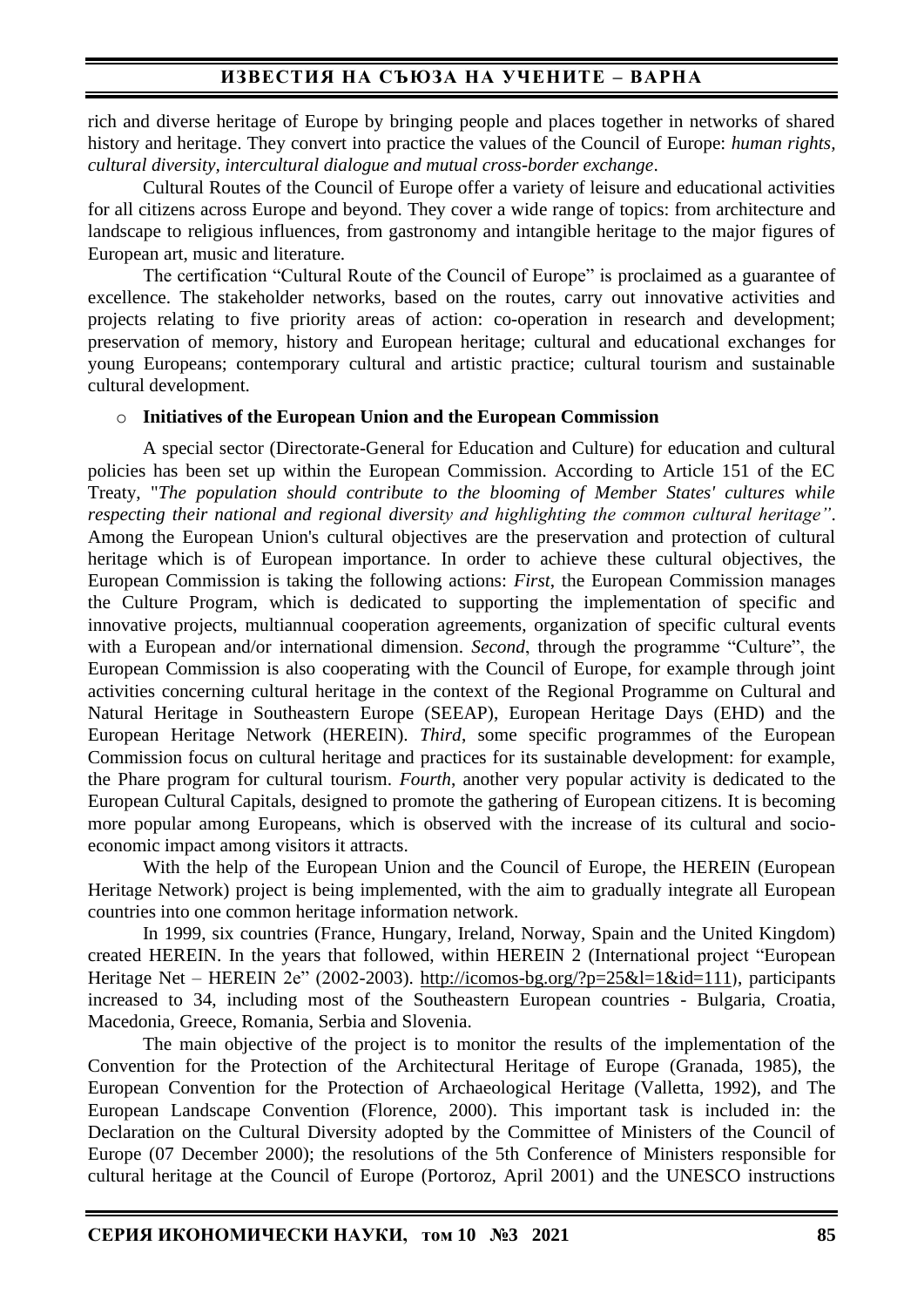regarding ethics in the information society.

The HEREIN project is a tool for promoting cultural diversity on the background of globalization processes and a means of providing practical forms of support between UNESCO, the Council of Europe and the European Union. It provides real opportunities for comprehensive presentation of cultural heritage in Europe, as well as good opportunities for international support for its conservation. The project also provides access to standardized sources of cultural heritage information at national level, providing full, objective and periodic information about the cultural heritage of partner countries, their cultural policies and current legislation in this field. One of the most valuable contributions is the specifically designed professional thesaurus<sup>2</sup> in 11 European languages, supplemented with explanatory texts. The HEREIN project is a modern, effective and necessary mechanism for exchange of information and practical experience between administrators, professionals, researchers, associations and non-governmental organizations for the purposes of a united Europe, through which the countries of Southeastern Europe could join forces to preserve their rich cultural inheritance.

A joint initiative of the Council of Europe and the European Commission is the South East Europe Regional Cultural and Natural Heritage Program (SEEAP). It was proposed to countries from Southeastern Europe in 2003 as part of the contribution to ensuring democratic stability in the region and has been adapted to the specific economic and transitional context of the area. (Culture and Cultural Heritage. https://www.coe.int/en/web/culture-and-heritage#TopOfPage)

Another joint program of the Council of Europe and the European Union is "Routes4U". (Joint Programme with the European Commission - DG REGIO | Routes4U // https://www.coe.int/en/web/cultural-routes/eu-jp-2017-20). It enhances regional development through the Council of Europe's Cultural Routes in the four macro-regions of the EU - the Adriatic-Ionian, Alpine, Baltic and Danube regions. These EU macro-regional strategies have covered 27 countries with more than 340 million people in a thirty-month period.

The Council of Europe's Routes4U programme emphasizes the role of the closeness and connectivity of local people with their region in identifying cultural heritage. Local involvement through the networks of the Council of Europe's Routes4U programme attracts new activities and promotes sustainable tourism, while ensuring that economic use does not endanger the heritage itself.

The project aims to promote regional development through cultural heritage policies. Among the most prominent activities are: supporting the certification of new cultural itineraries in the EU macro-regions, identifying and developing guidelines for transnational regional policies for cultural routes, developing new competences and skills through e-learning modules and designing new tourism products through map tools for cultural routes and more.

This information concerns 38 officially registered Cultural Routes of the Council of Europe which are presented on the platform of the European Institute of Cultural Routes (EICR) and focus on the exceptional diversity of the Old Continent.<sup>3</sup> (Council of Europe. Cultural Route of the Council of Europe Certification, https://www.coe.int/en/web/cultural-routes/certification1)

### **2. General prerequisites for the Main SILC Route in Bulgaria to be certified on European level**

Certification is a way to ensure that a particular activity or product meets certain standards. (Marinov, S., 2013). The beginning of certification dates back to the 15th century (1411), when

<sup>&</sup>lt;sup>2</sup> It comes from the Greek word thasaurus - a treasure and has the following meanings: 1. A systematic set of knowledge that is possessed at a certain stage by society, the collective or the individual. 2. Normative vocabulary of descriptors, keywords and main connections between them in a specific area of knowledge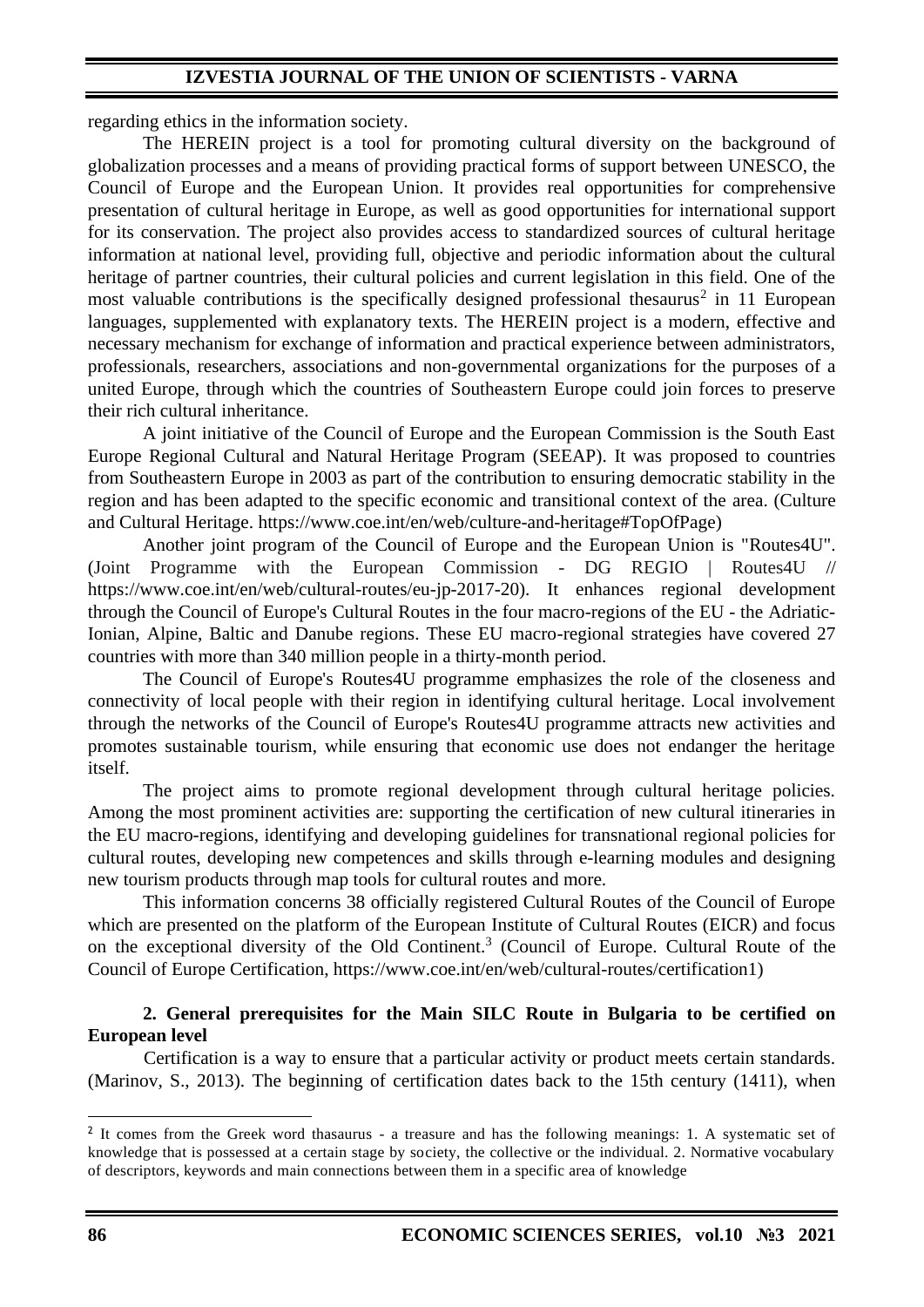King Charles VI recognized and assured the residents of the French village of Roquefort-sur-Soulzon a monopoly on the production of Roquefort cheese. Gradually, a number of certification standards specific to individual industries have emerged. Most guarantee the quality of products to wholesalers and industrial consumers. In tourism, certification has its history in the face of the American Automobile Association (AAA), which introduced in 1937 its Diamond rating system for hotels and restaurants. In 1958, the petrol company "Mobil" began publishing the Mobil Travel Guide, now Forbes Travel Guide, which offers a five-star categorization of hotels, restaurants and spas. In Europe, in 1926, initially in France and later in other countries, the Michelin Guide launched the use of a three-star system for evaluation and categorization of restaurants and hotels. These certifications along with others that have emerged subsequently, measure and evaluate the quality of the tourism product (usually hotels and restaurants), as well as some aspects of *health, hygiene and safety.*

As a reference for certification of cultural heritage and cultural routes are taken into account the resolution criteria and procedures used by the European Institute of Cultural Routes (EICR) in Luxembourg by the Council of Europe, which are based on CM / Res (2013) 67. The resolution was adopted by the Committee of Ministers on 18.11.2013 and revises the rules for issuing the "Cultural Route of the Council of Europe" Certificate.

Meeting the requirements of CM / Res (2013) 67 is a prerequisite for a successful certification of a cultural route within the European Union. In this regard, the administration of the certification process is conducted in two stages:

- at the first stage by the European Institute for Cultural Routes (EICR)

at the second stage, final consideration and decision are made by the governing board of The Enlarged Partial Agreement on Cultural Routes of the Council of Europe. Currently, the Enlarged Partial Agreement (EPA) includes 34 partner countries from within and outside the European Union and one monitoring member since 2020 - Belarus. All countries, from which the SILC partner organizations originate, are members of the EPA, with Bulgaria and Greece being members since 2011, Romania (2013), Armenia (2015), Georgia (2016). Along with that membership, SILC project meets another important EICR criterion for initiating the certification process, which is that at least three partner organizations have to originate from countries in the European Union. In this regard, the participation of SILC partners from Bulgaria, Greece and Romania fully complies with the criterion requirement.

The EICR Certification Start-up procedure is 1.5 calendar years in duration. The duration of the process is determined by the set up mechanism for control, performance of evaluation activities by designated experts and institutions, implementation of reports, meetings and discussions (Guidelines for certification in EICR, https://pjp-eu.coe.int/en/web/cultural-routes-andregional-development/certification-guidelines).

Related to the content of the criteria of the groups from resolution CM / Res (2013) 67, SILC project has the following characteristics:

The topic of the Local Silk Road under the SILC project reflects part of European values of at least three Member States in the European Union, together with Georgia and Armenia, as associate partners of the community.

Multidisciplinary experts from different regions of the European continent are involved in the development of the Local Silk Road topic, as project activities are managed and implemented in consensus between partners. The fulfilment of this criterion is ensured by including specialists (experts) from three universities - University of Aristotle - Thessaloniki (Greece), University of Economics - Varna (Bulgaria), the Russian - Armenian University (Armenia) and two NGOs - National Association for Rural, Ecological and Cultural Tourism - Tulcea (Romania) and International Center for Social Research and Policy Analysis (Georgia);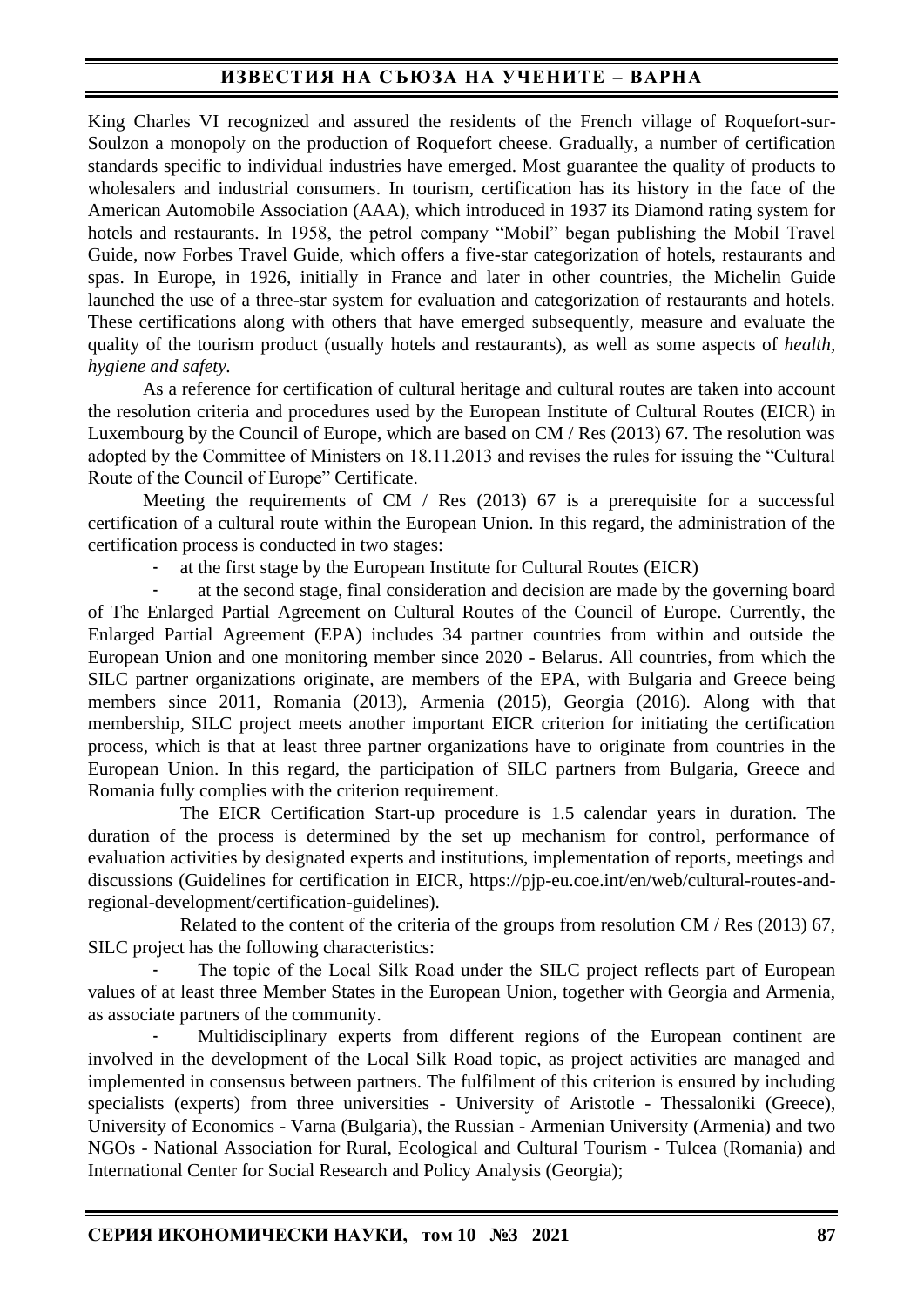The topic of the Local Silk Road under SILC project actually reflects part of Europe's memory and history, while contributing to a better re-evaluation of modern Europe by recreating and resurrecting the ancient Silk Road that I located in the Balkans, and along the Black Sea basin.

The Local Silk Road has a clear potential for the initiation and development of educational exchanges of young people in the field of cultural heritage and tourism.

The Local Silk Road allows the development of initiatives and other similar projects in the field of cultural tourism and sustainable cultural development.

- The topic of the Local Silk Road clearly states the intention for the development of tourism products, which can be achieved through a close partnership between tourism organizations, institutions, education experts and other stakeholders.

#### **3. Constituent elements of the Main SILC Route in Bulgaria**

The Main SILC Route in Bulgaria starts from the Bulgarian border with Romania (Dobrudja region) and ends-up with the border of Turkey (Figure 1). On a cross – border level the Main SILC Route in Bulgaria could be regarded as a connecting indirect section between Romania (Tulcea region) and the Northeastern part of Greece. The Main SILC Route in Bulgaria has the nature of a linear (fishbone) type with numerous branches and it can be traveled in both directions - from North to South and backwards.



Figure 1. North Eastern and South Eastern regions on the Main SILC Route in Bulgaria

From structural and organizational stand points the Main SILC Route in Bulgaria consists of the following elements:

I. Cluster (gravity) points forming the backbone of the Main SILC Route in Bulgaria;

II. A key SILC resource from a cluster point;

III. SILC Cluster tourist sites;

IV. SILC tourist sites (attractions);

V. Specific SILC routes;

Every Cluster (gravity) point from the Main SILC Route in Bulgaria is represented by the highest in rank regional historical / archaeological institution located in NER or SER. The Key resource from a Cluster point is of a historical / archaeological type. A Cluster tourist site could be of high or secondary importance in relation to the Main SILC Route. Cluster sites and SILC attractions are related to one or more specific SILC topics.

Every specific SILC route may gravitate around a particular Cluster point or cover places and topics from other Cluster points or may be expanded on the scale of the whole Main SILC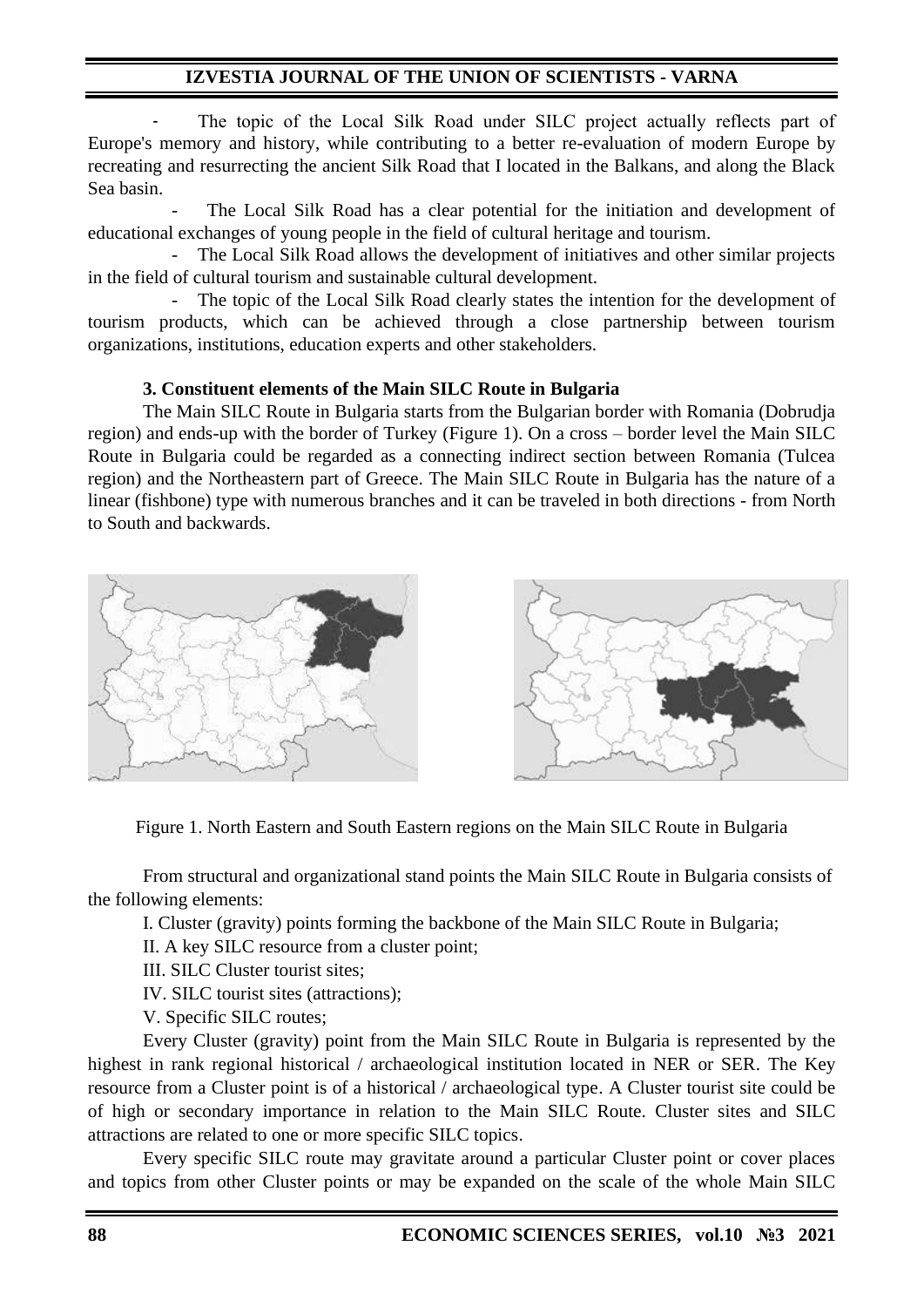Route (Figure 2).



Figure 2. Deployed structure of a Cluster point on the Main SILC Route in Bulgaria

The necessary marketing communications for the presentation and organization of a SILC attraction on the Main SILC Route in Bulgaria have to include the following elements:

a) History of the attraction - emphasis to be placed on its contribution and importance to the topic of the route;

b) Map of the site – a geographical map with exact location of the site;

c) Address information for the site to be provided for - post address; telephone; web site;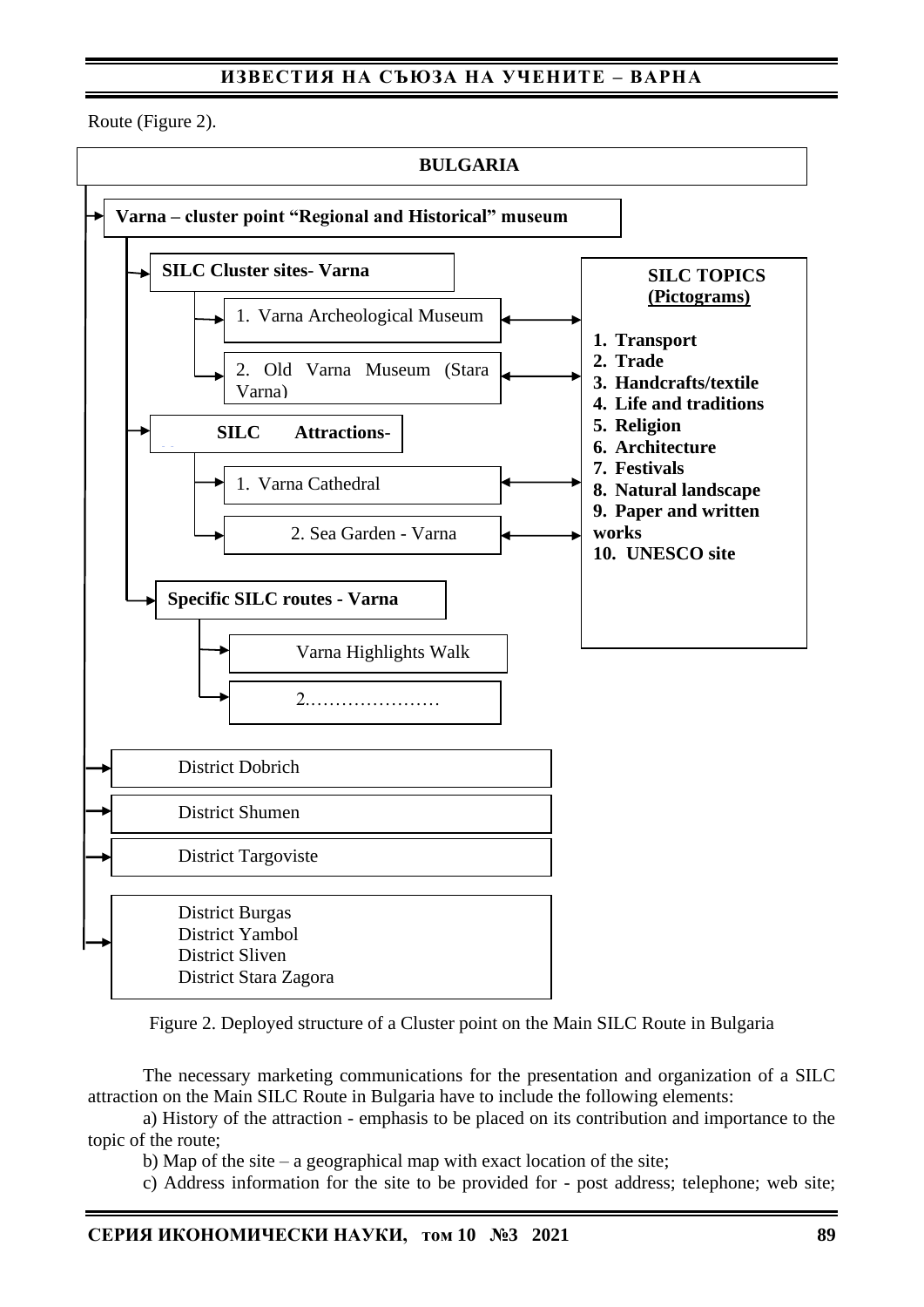tourist information centre; profiles in social media (Facebook, Twitter, YouTube and etc.); Tripadvisor rating; shared links through social media (Facebook, Twitter, LinkedIn, email);

d) Tourist service as a comprehensive information about: suggested duration of visit; duration of a guided tour; entrance – with or without fee; access for people with disabilities; infrastructure for children; options for catering; visitor center on site; gift and book shop on site;

e) Opening hours - information about the opening hours of the site during different days of the week and different seasons;

f) Different types of guided tours - information on the availability of different types of guided tours and gallery talks - optional or obligatory; multilingual guides and talks; childrens' guides and talks;

g) Thematic connection to the route - indicates which thematic directions of the route correspond to the respective attraction;

h) Biography and history - biographies of world-famous or nationally known historical and cultural figures related to the topic of the route that is to be presented. Stories of interesting historical events related to the attraction and topic of the route should be also presented;

i) Documents for downloading - opportunities to download promotional materials (leaflets, brochures, films, etc.);

The Main SILC Route in Bulgaria is based on the following Cluster (gravity) points located in a row of sequence from North to South (Table 1.).

| N <sub>2</sub> | Localization   | <b>Cluster point</b>                          | <b>SILC</b> attractions                                                                                                                                                                                                                                              |
|----------------|----------------|-----------------------------------------------|----------------------------------------------------------------------------------------------------------------------------------------------------------------------------------------------------------------------------------------------------------------------|
| $\mathbf{1}$   | <b>Balchik</b> | <b>Historical museum</b>                      | Architectural-and-park<br>complex<br>,,the<br>Palace"<br>Religious-and-cult monument Teke – village<br>of Obrochishte<br>Medieval fortress - Cape Kaliakra                                                                                                           |
| $\mathbf{2}$   | Varna          | Regional historical<br>museum                 | Archaeological museum<br>$\qquad \qquad -$<br>Roman thermae and small thermae<br>Provadia – the Salt-production centre                                                                                                                                               |
| 3              | Shumen         | Regional historical<br>museum                 | National archeological and architectural<br>$\overline{\phantom{0}}$<br>reserve "Madara"<br>historical-archeological<br>National<br>reserve<br>"Pliska"<br>National historical and archeological reserve<br>and museum "Veliki Preslav"<br>Antique fortress Misionis |
| 4              | Nessebar       | Archaeological and<br><b>Cultural Reserve</b> | Architectural - Historical Reserve Nesebar<br>International Folklore Festival 'Nesebar<br>Jewel"<br>Cape Emine                                                                                                                                                       |
| 5              | Stara Zagora   | Regional historical<br>museum                 | The Thracian tomb of Kazanlak<br>$\overline{a}$<br>Holiday of the roses and Kazanlak Rose<br>Festival<br>Chirpan monastery Saint Athanasius                                                                                                                          |

Table 1. Cluster points and essential SILC attractions / tourist sites on The Main SILC Route in Bulgaria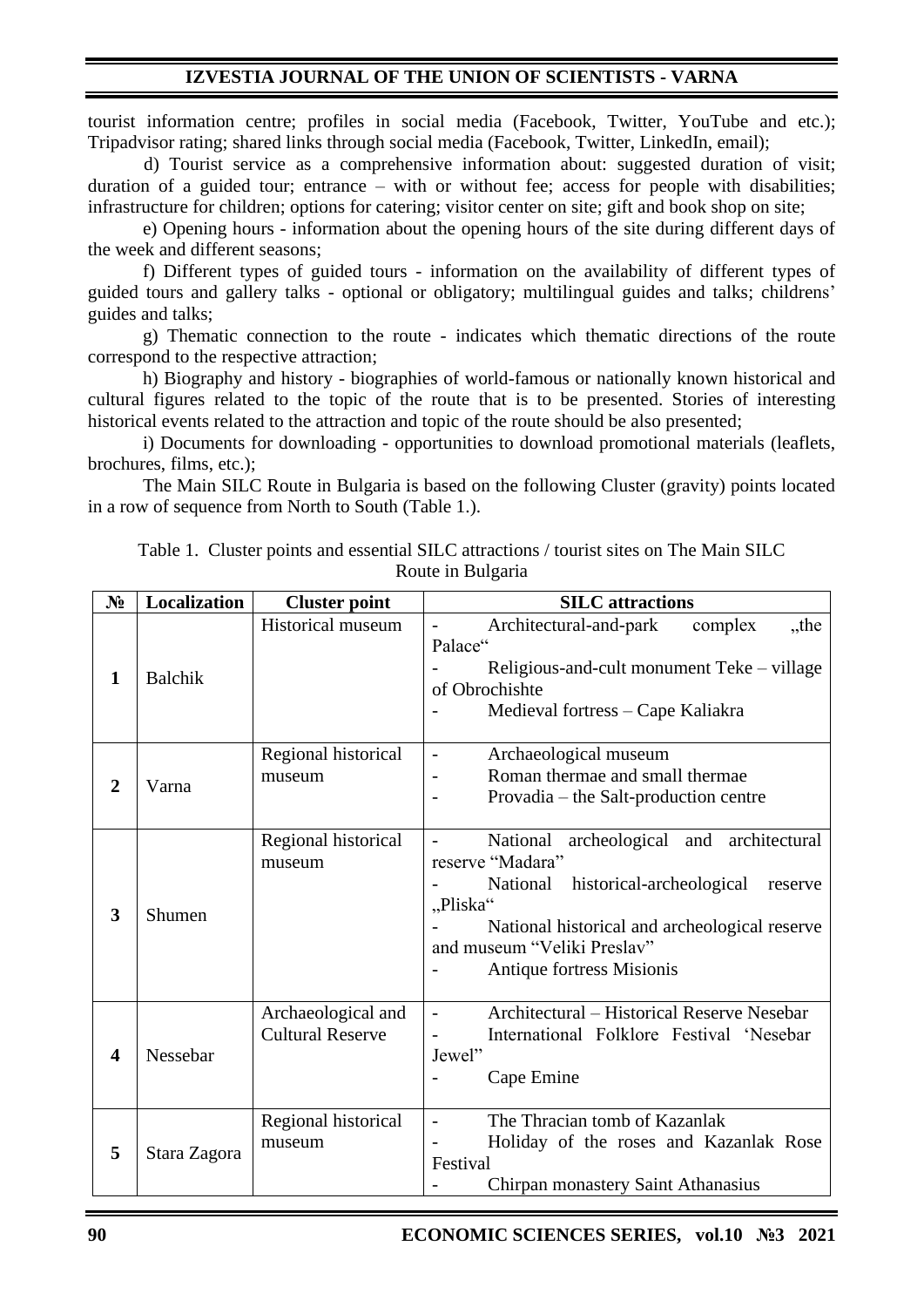| 6 | Yambol | Archeological<br>reserve "Thracian<br>and antique town of<br>Kabile" | Archeological reserve "Thracian and antique<br>town of Kabile"<br>"Bezisten" - The covered market<br>$\overline{\phantom{0}}$<br>Sliven – Museum of textile industry |
|---|--------|----------------------------------------------------------------------|----------------------------------------------------------------------------------------------------------------------------------------------------------------------|
| 7 | Burgas | Regional historical<br>museum                                        | Mishkova Niva<br>Beglik Tash<br>Nestinari dances in the village of Balgari<br>$\overline{\phantom{0}}$                                                               |

The Main SILC Route in Bulgaria also reveals additional untapped potential for development based on barely researched and registered SILC resources, like:

- The amulet made of jade from cape Kaliakra – a 14 th century testimony of particular commercial contacts on the Silk road between the Second Bulgarian Kingdom and the countries from Eastern Asia;

- Particles of the relics of Saint John the Baptist in Sozopol – an artifact with high authenticity dating from the times of the beginning of The New Testament;

- The silk veil from a Christian burial in Varna – dated  $3<sup>rd</sup> - 4<sup>th</sup>$  century A.D.;

A set of specific SILC routes in Bulgaria stemming from the Main SILC Route could be additionally branded with their own labels (visual signs / logos), like:

- *"Roses, glass and fabrics"* – Kazanlak (The rose festival), Beloslav (Museum of glass), Sliven (the Museum of textile), Yambol (Bezisten – the covered market);

- *"The path of civilizations"* – Kaliakra (the fortress), Varna (Chalcolithic necropolis), Varna (Roman baths), Pliska (the Medieval capital), Ovech (the fortress), Preslav (the Medieval capital), Provadia (the Salt production center), Missionis (the Roman fort);

- *"Land of Gods and people"* – Obrochiste (the Tekke), Pomorie (St. John the Baptist's relics), Madara (Capishte – the pagan temple), Mishkova niva (the temple of Bastet), Bekligtash (the Thracian sanctuary);

- *Way of life and customs* - Chiflika Chukurovo (ethnographic complex), Beloslav (Festival of the Shevitsa), Kazanlak (Kukerski games), Yambol (Masquerade festival Kukerlandia), Malko Tarnovo (Nestinari dances);

- *"From legends to discoveries"* – Kaliakra (the legend of the 40 virgins), Obrochishte (the legend of the Order of Dervishi), Aladja monastery (the legend of the ghost monk), Madara Horseman (the legend of the Prehistoric Bulgarian origin);

- *"Culinary and wine"* - wineries, wine cellars and traditional restaurants;

Generally several activities should be implemented for successful positioning of the brand of the Main SILC Route in Bulgaria:

- The Main SILC Route in Bulgaria will be officially branded under the logo of the SILCNET label;

- Each specific SILC route in Bulgaria will be branded under the logo of the SILCNET label and will have its own thematic name;

- The Main SILC Route in Bulgaria will be software positioned through the Virtual Observatory of the SILC Road Local Culture project and through the common efforts of the members of the SILCNET network;

- All 10 SILC topics used in the SILC cluster sites, SILC attractions and Specific SILC routes could be additionally denoted by particular pictograms, commonly acknowledged and mutually applied by all SILC partners;